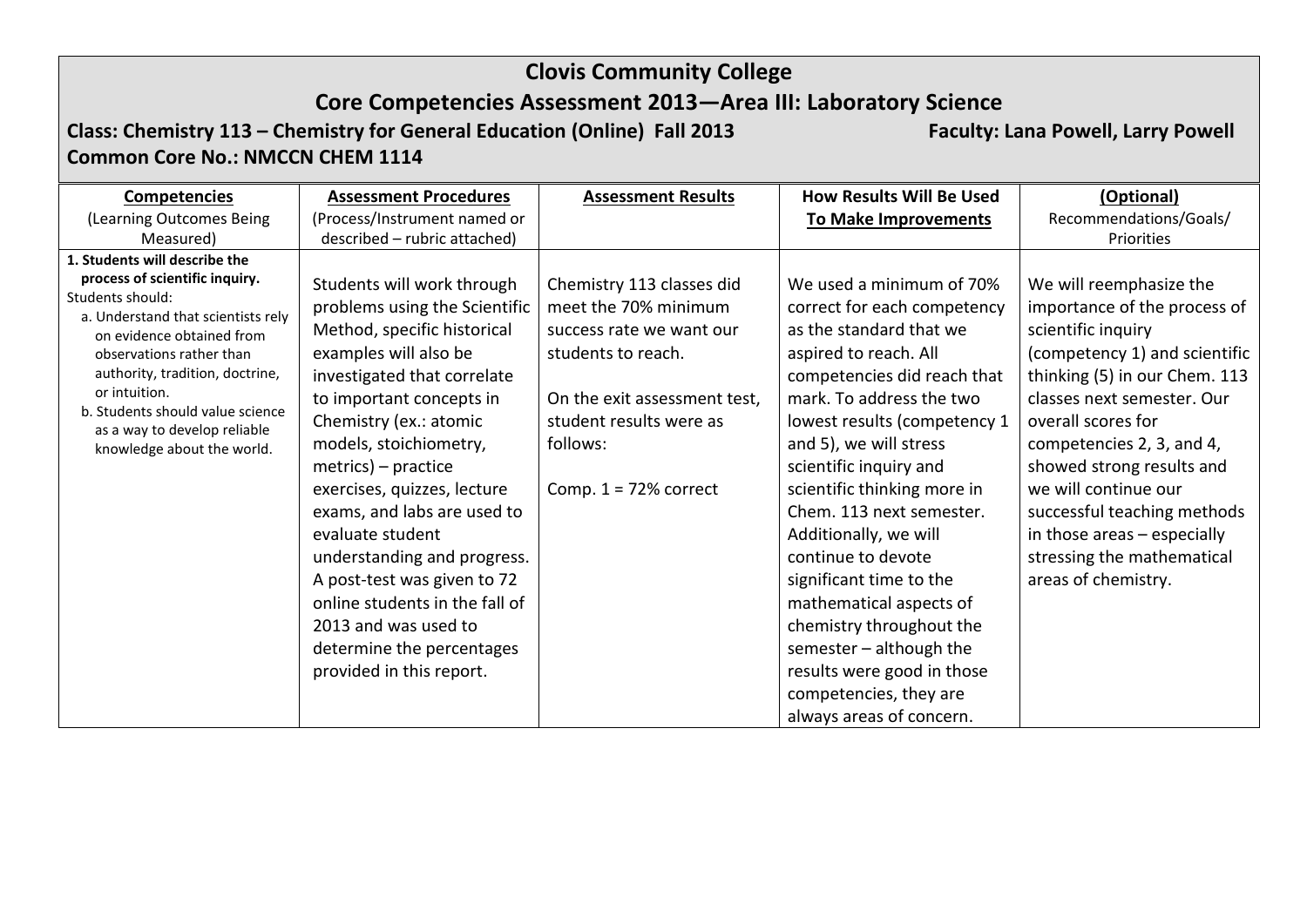**Core Competencies Assessment 2013—Area III: Laboratory Science**

# **Page 2 of 3 .... Course: Chemistry 113**

| <b>Competencies</b>                                                                                                                                                                                                                                                                                                                                                                                                                | <b>Assessment Procedures</b>                                                                                                                                                                                                                                                     | <b>Assessment Results</b> | <b>How Results Will Be Used</b> | (Optional)             |
|------------------------------------------------------------------------------------------------------------------------------------------------------------------------------------------------------------------------------------------------------------------------------------------------------------------------------------------------------------------------------------------------------------------------------------|----------------------------------------------------------------------------------------------------------------------------------------------------------------------------------------------------------------------------------------------------------------------------------|---------------------------|---------------------------------|------------------------|
| (Learning Outcomes Being                                                                                                                                                                                                                                                                                                                                                                                                           | (Process/Instrument named or                                                                                                                                                                                                                                                     |                           | To Make Improvements            | Recommendations/Goals/ |
| Measured)                                                                                                                                                                                                                                                                                                                                                                                                                          | described - rubric attached)                                                                                                                                                                                                                                                     |                           |                                 | Priorities             |
| 2. Students will solve problems<br>scientifically.<br>Students should:<br>a. Be able to construct and test<br>hypotheses using modern lab<br>equipment (such as<br>microscopes, scales, computer<br>technology) and appropriate<br>quantitative methods.<br>b. Be able to evaluate isolated<br>observations about the<br>physical universe and relate<br>them to hierarchically<br>organized explanatory<br>frameworks (theories). | The Scientific Method will<br>be used to solve problems<br>and problems will be solved<br>in the following areas:<br>density, metrics, formula<br>mass, per cent composition,<br>balancing equations,<br>stoichiometry - Lab reports,<br>problem sets, quizzes,<br>lecture exams | Comp. $2 = 96%$           |                                 |                        |
| 3. Students will communicate<br>scientific information.<br>Students should:<br>Communicate effectively about<br>science (e.g., write lab reports in<br>standard format and explain<br>basic scientific concepts,<br>procedures, and results using<br>written, oral, and graphic<br>presentation techniques.)                                                                                                                       | Students will submit lab<br>reports derived from their<br>at-home labs and have<br>threaded discussion dealing<br>with current topics in<br>Chemistry                                                                                                                            | Comp. $3 = 95%$           |                                 |                        |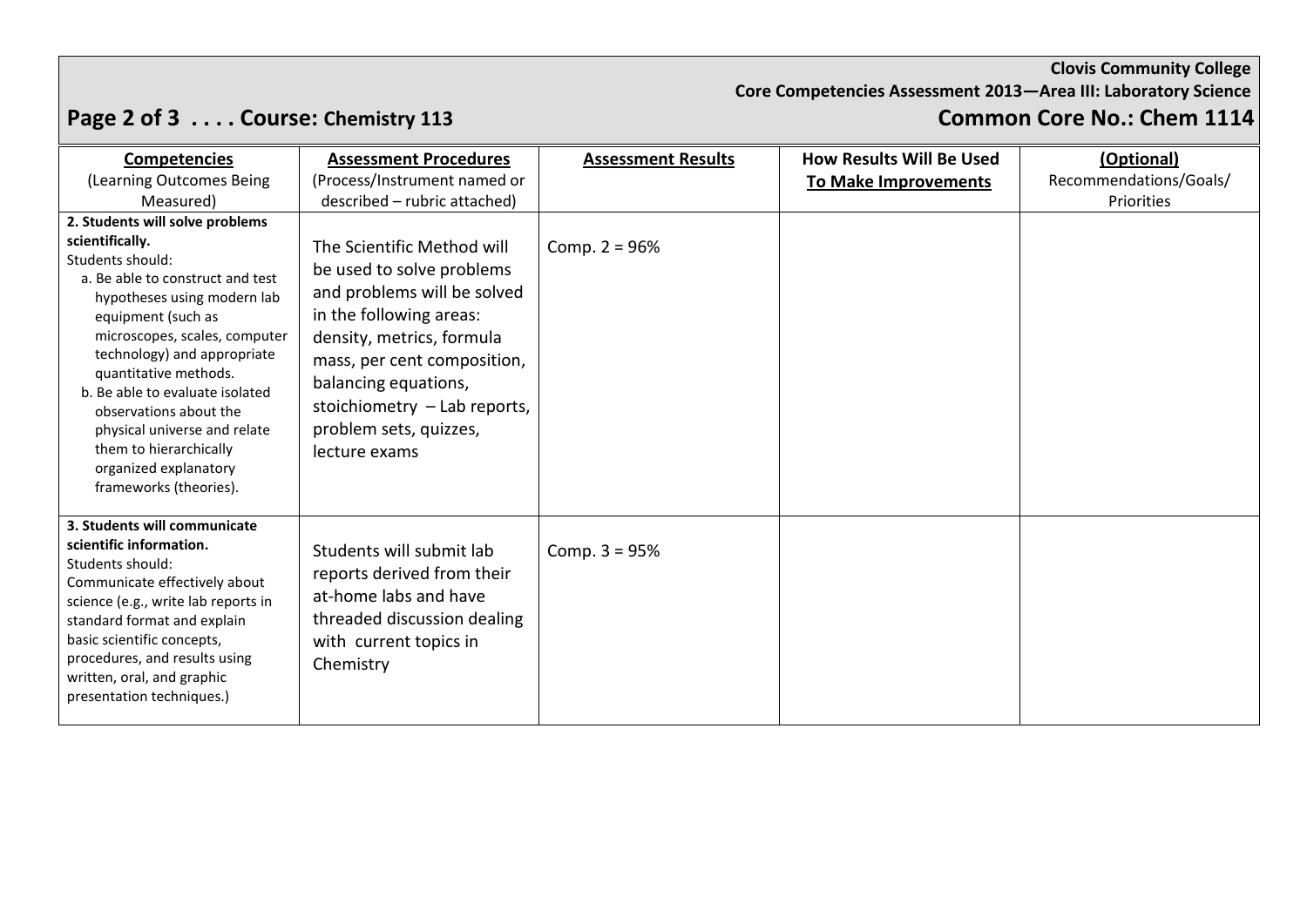**Core Competencies Assessment 2013—Area III: Laboratory Science**

# **Page 3 of 3 . . . . Course: Chemistry 113 Common Core No.: Chem 1114**

| <b>Competencies</b>                                                                                                                                                                                                                                                                                                                                                                                                            | <b>Assessment Procedures</b>                                                                                                                                       | <b>Assessment Results</b> | <b>How Results Will Be Used</b> | (Optional)             |
|--------------------------------------------------------------------------------------------------------------------------------------------------------------------------------------------------------------------------------------------------------------------------------------------------------------------------------------------------------------------------------------------------------------------------------|--------------------------------------------------------------------------------------------------------------------------------------------------------------------|---------------------------|---------------------------------|------------------------|
| (Learning Outcomes Being                                                                                                                                                                                                                                                                                                                                                                                                       | (Process/Instrument named or                                                                                                                                       |                           | <b>To Make Improvements</b>     | Recommendations/Goals/ |
| Measured)                                                                                                                                                                                                                                                                                                                                                                                                                      | described - rubric attached)                                                                                                                                       |                           |                                 | Priorities             |
| 4. Students will apply<br>quantitative analysis to scientific<br>problems.<br>Students should:<br>a. Select and perform appropriate<br>quantitative analyses of scientific<br>observations.<br>b. Show familiarity with the metric<br>system, use a calculator to perform<br>appropriate mathematical<br>operations, and present results in<br>tables and graphs.                                                              | Students will perform<br>calculations throughout the<br>course in areas<br>listed above - Lab<br>reports, problem sets,<br>lecture exams                           | Comp. $4 = 94%$           |                                 |                        |
| 5. Students will apply scientific<br>thinking to real world problems.<br>Students should:<br>a. Critically evaluate scientific<br>reports or accounts presented in<br>the popular media.<br>b. Understand the basic scientific<br>facts related to important<br>contemporary issues (e.g., global<br>warming, stem cell research,<br>cosmology), and ask informed<br>questions about those issues.<br>End - Laboratory Science | Threaded discussions<br>A final assessment quiz that<br>has questions that correlate<br>to each of the five<br>competencies is given at the<br>end of the semester | Comp. $5 = 88%$           |                                 |                        |

**Faculty Members Completing Assessment: Lana Powell, Larry Powell 12/3/2013**

 *Name Date*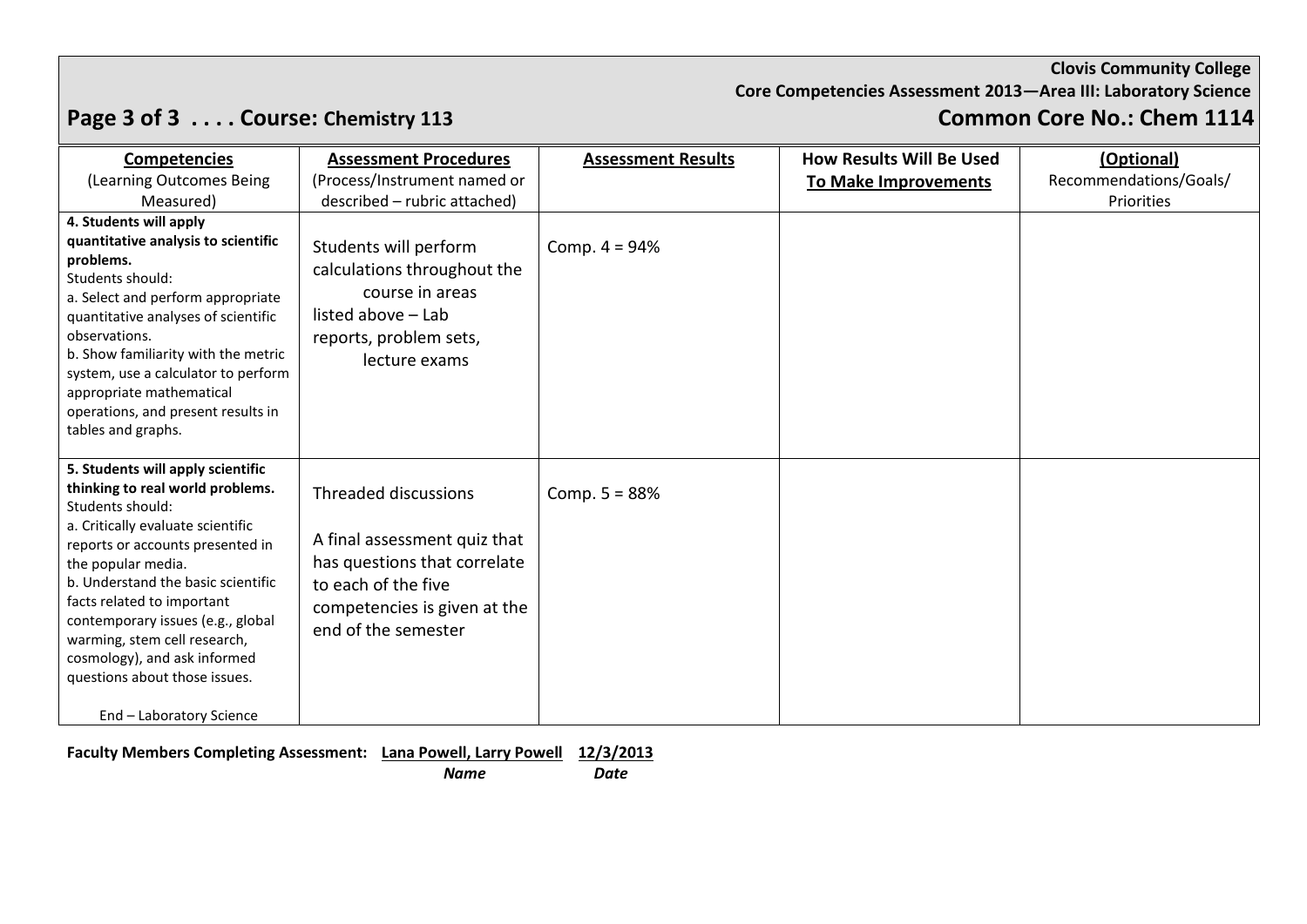## **Core Competencies Assessment 2014—Area III: Laboratory Science**

### **Class: Chemistry 113 – Chemistry for General Education (Online) Faculty: Lana Powell, Larry Powell Common Core No.: NMCCN CHEM 1114**

| <b>Assessment Procedures</b>                                                                                                                                                                                                                                                                                                                                                                                                                                                                                                 | <b>Assessment Results</b>                                                                                                                                                                                                               | <b>How Results Will Be Used</b>                                                                                                                                                                                                                                                                                                                                                                                                                                                                                                                                                                                                                                                                                             | (Optional)                                                                                                                                                                                                                                                                                                                                                                                                                                                                  |
|------------------------------------------------------------------------------------------------------------------------------------------------------------------------------------------------------------------------------------------------------------------------------------------------------------------------------------------------------------------------------------------------------------------------------------------------------------------------------------------------------------------------------|-----------------------------------------------------------------------------------------------------------------------------------------------------------------------------------------------------------------------------------------|-----------------------------------------------------------------------------------------------------------------------------------------------------------------------------------------------------------------------------------------------------------------------------------------------------------------------------------------------------------------------------------------------------------------------------------------------------------------------------------------------------------------------------------------------------------------------------------------------------------------------------------------------------------------------------------------------------------------------------|-----------------------------------------------------------------------------------------------------------------------------------------------------------------------------------------------------------------------------------------------------------------------------------------------------------------------------------------------------------------------------------------------------------------------------------------------------------------------------|
| (Process/Instrument named or                                                                                                                                                                                                                                                                                                                                                                                                                                                                                                 |                                                                                                                                                                                                                                         | To Make Improvements                                                                                                                                                                                                                                                                                                                                                                                                                                                                                                                                                                                                                                                                                                        | Recommendations/Goals/                                                                                                                                                                                                                                                                                                                                                                                                                                                      |
| described - rubric attached)                                                                                                                                                                                                                                                                                                                                                                                                                                                                                                 |                                                                                                                                                                                                                                         |                                                                                                                                                                                                                                                                                                                                                                                                                                                                                                                                                                                                                                                                                                                             | Priorities                                                                                                                                                                                                                                                                                                                                                                                                                                                                  |
| Students will work through<br>problems using the Scientific<br>Method, specific historical<br>examples will also be<br>investigated that correlate<br>to important concepts in<br>Chemistry (ex.: atomic<br>models, stoichiometry,<br>metrics) – practice<br>exercises, quizzes, lecture<br>exams, and labs are used to<br>evaluate student<br>understanding and progress.<br>A post-test was given to 72<br>online students in the fall of<br>2013 and was used to<br>determine the percentages<br>provided in this report. | Chemistry 113 classes did<br>meet the 70% minimum<br>success rate we want our<br>students to reach.<br>On the exit assessment test,<br>student results were as<br>follows:<br>Comp. $1 = 83\%$ correct - up<br>from 72% correct in 2013 | We used a minimum of 70%<br>correct for each competency<br>as the standard that we<br>aspired to reach. All<br>competencies did reach that<br>mark. We addressed the two<br>lowest results from 2013<br>(competency 1 and 5) and<br>we and stressed scientific<br>inquiry and scientific thinking<br>more in online Chemistry<br>113 this semester. This<br>assessment shows an<br>increase in both of those<br>competencies. There was<br>also an increase in<br>competency 4.<br>With this assessment, we<br>saw a very small drop in<br>competency 2 (from 96% to<br>95%) and a decrease in<br>competency 3 (from 95% to<br>89%). In response to those<br>results, we will continue to<br>devote significant time to the | We will reemphasize the<br>importance of the processes<br>of scientific problem solving<br>and communication<br>(competencies 2 and 3).<br>Scientific inquiry<br>(competency 1) and scientific<br>thinking (5) were stressed in<br>our Chemistry 113 classes<br>this semester and showed<br>increases with this<br>assessment. Our overall<br>score for competency 4,<br>showed a strong result and<br>we will continue our<br>successful teaching methods<br>in that area. |
|                                                                                                                                                                                                                                                                                                                                                                                                                                                                                                                              |                                                                                                                                                                                                                                         |                                                                                                                                                                                                                                                                                                                                                                                                                                                                                                                                                                                                                                                                                                                             |                                                                                                                                                                                                                                                                                                                                                                                                                                                                             |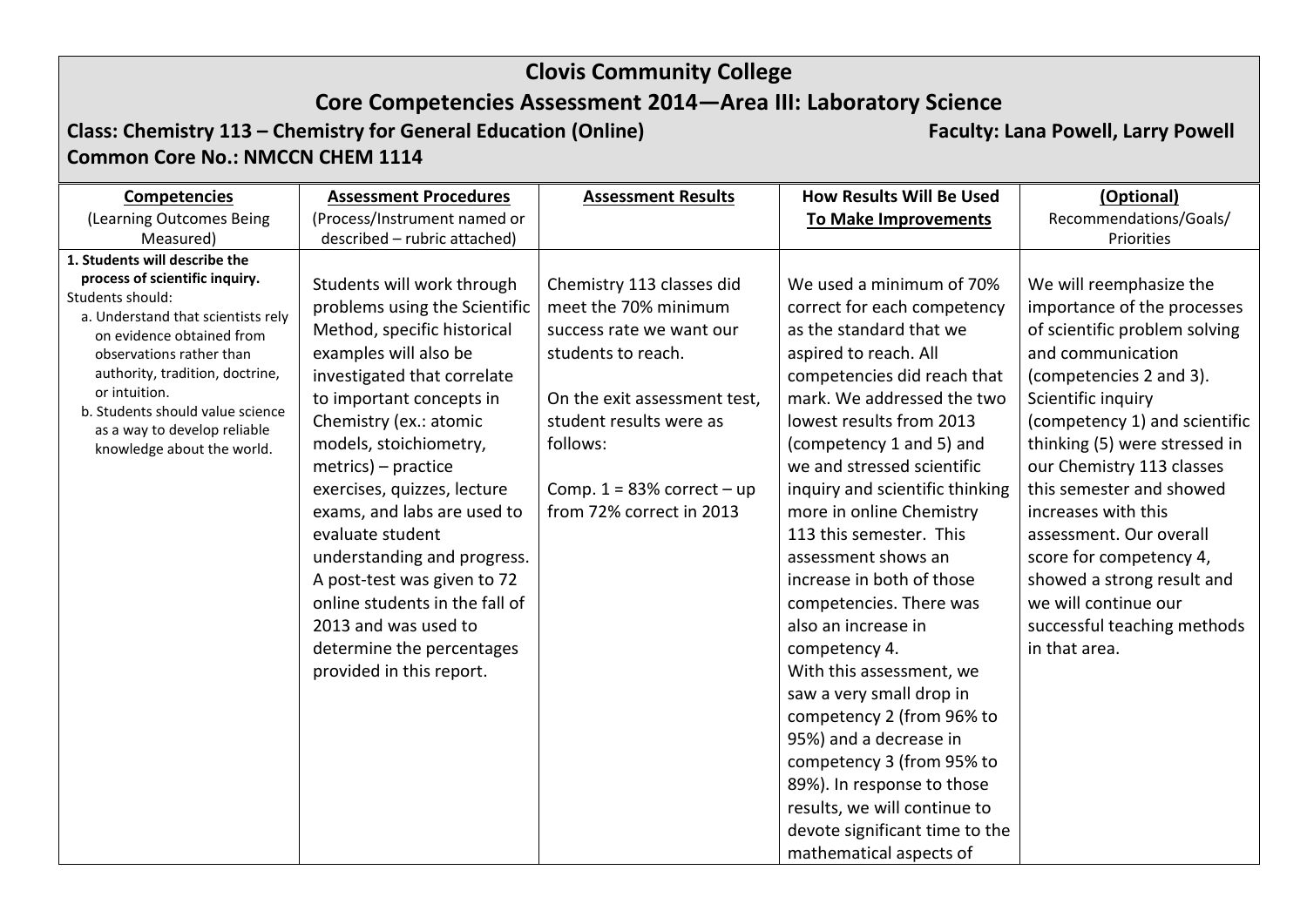**Core Competencies Assessment 2014—Area III: Laboratory Science**

# **Page 2 of 4 .... Course: Chemistry 113**

| <b>Competencies</b><br>(Learning Outcomes Being                                                                                                                                                                                                                                                                                                                              | <b>Assessment Procedures</b><br>(Process/Instrument named or                                                                                                                                                                                                                     | <b>Assessment Results</b>                                     | <b>How Results Will Be Used</b>                                                                                                                                                                                            | (Optional)<br>Recommendations/Goals/ |
|------------------------------------------------------------------------------------------------------------------------------------------------------------------------------------------------------------------------------------------------------------------------------------------------------------------------------------------------------------------------------|----------------------------------------------------------------------------------------------------------------------------------------------------------------------------------------------------------------------------------------------------------------------------------|---------------------------------------------------------------|----------------------------------------------------------------------------------------------------------------------------------------------------------------------------------------------------------------------------|--------------------------------------|
| Measured)                                                                                                                                                                                                                                                                                                                                                                    | described - rubric attached)                                                                                                                                                                                                                                                     |                                                               | <b>To Make Improvements</b>                                                                                                                                                                                                | Priorities                           |
| 2. Students will solve problems<br>scientifically.                                                                                                                                                                                                                                                                                                                           |                                                                                                                                                                                                                                                                                  |                                                               | chemistry throughout the<br>semester. Although the<br>results were good in that<br>competency, it is always an<br>area of concern. Additionally,<br>student communication of<br>scientific information will be<br>a focus. |                                      |
| Students should:<br>a. Be able to construct and test<br>hypotheses using modern lab<br>equipment (such as<br>microscopes, scales, computer<br>technology) and appropriate<br>quantitative methods.<br>b. Be able to evaluate isolated<br>observations about the<br>physical universe and relate<br>them to hierarchically<br>organized explanatory<br>frameworks (theories). | The Scientific Method will<br>be used to solve problems<br>and problems will be solved<br>in the following areas:<br>density, metrics, formula<br>mass, per cent composition,<br>balancing equations,<br>stoichiometry - Lab reports,<br>problem sets, quizzes,<br>lecture exams | Comp. $2 = 95%$ correct -<br>down from 96% correct in<br>2013 |                                                                                                                                                                                                                            |                                      |
| 3. Students will communicate<br>scientific information.<br>Students should:<br>Communicate effectively about<br>science (e.g., write lab reports in<br>standard format and explain<br>basic scientific concepts,<br>procedures, and results using                                                                                                                            | Students will submit lab<br>reports derived from their<br>at-home labs and have<br>threaded discussion dealing<br>with current topics in<br>Chemistry                                                                                                                            | Comp. $3 = 89\%$ correct $-$<br>down from 95% in 2013         |                                                                                                                                                                                                                            |                                      |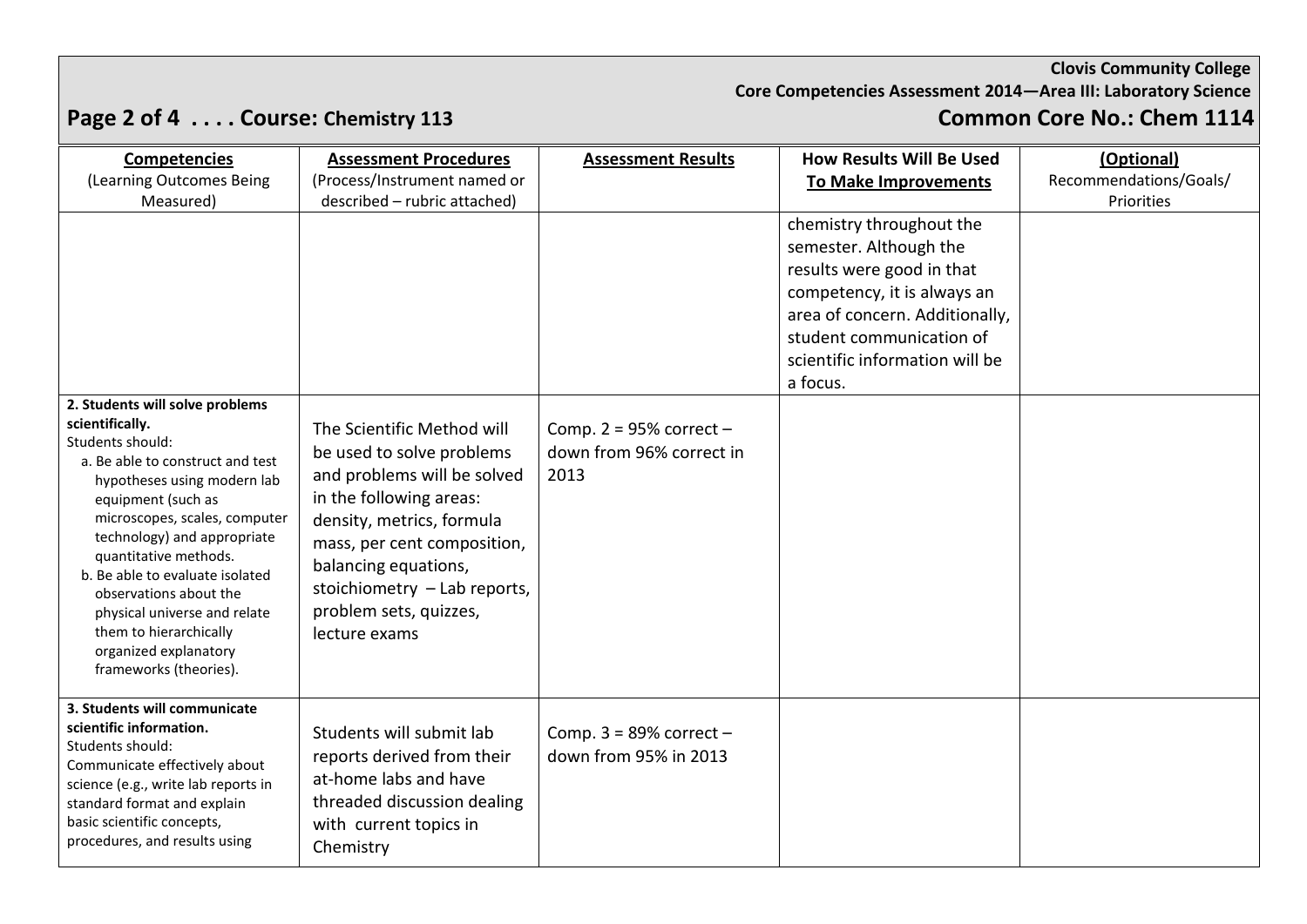**Core Competencies Assessment 2014—Area III: Laboratory Science**

# **Page 3 of 4 .... Course: Chemistry 113**

| <b>Competencies</b>                                                                                                                                                                                                                                                                                                                                               | <b>Assessment Procedures</b>                                                                                                             | <b>Assessment Results</b>                           | <b>How Results Will Be Used</b> | (Optional)             |
|-------------------------------------------------------------------------------------------------------------------------------------------------------------------------------------------------------------------------------------------------------------------------------------------------------------------------------------------------------------------|------------------------------------------------------------------------------------------------------------------------------------------|-----------------------------------------------------|---------------------------------|------------------------|
| (Learning Outcomes Being                                                                                                                                                                                                                                                                                                                                          | (Process/Instrument named or                                                                                                             |                                                     | To Make Improvements            | Recommendations/Goals/ |
| Measured)                                                                                                                                                                                                                                                                                                                                                         | described - rubric attached)                                                                                                             |                                                     |                                 | Priorities             |
| written, oral, and graphic<br>presentation techniques.)                                                                                                                                                                                                                                                                                                           |                                                                                                                                          |                                                     |                                 |                        |
| 4. Students will apply<br>quantitative analysis to scientific<br>problems.<br>Students should:<br>a. Select and perform appropriate<br>quantitative analyses of scientific<br>observations.<br>b. Show familiarity with the metric<br>system, use a calculator to perform<br>appropriate mathematical<br>operations, and present results in<br>tables and graphs. | Students will perform<br>calculations throughout the<br>course in areas<br>listed above - Lab<br>reports, problem sets,<br>lecture exams | Comp. $4 = 96\%$ correct $-$ up<br>from 94% in 2013 |                                 |                        |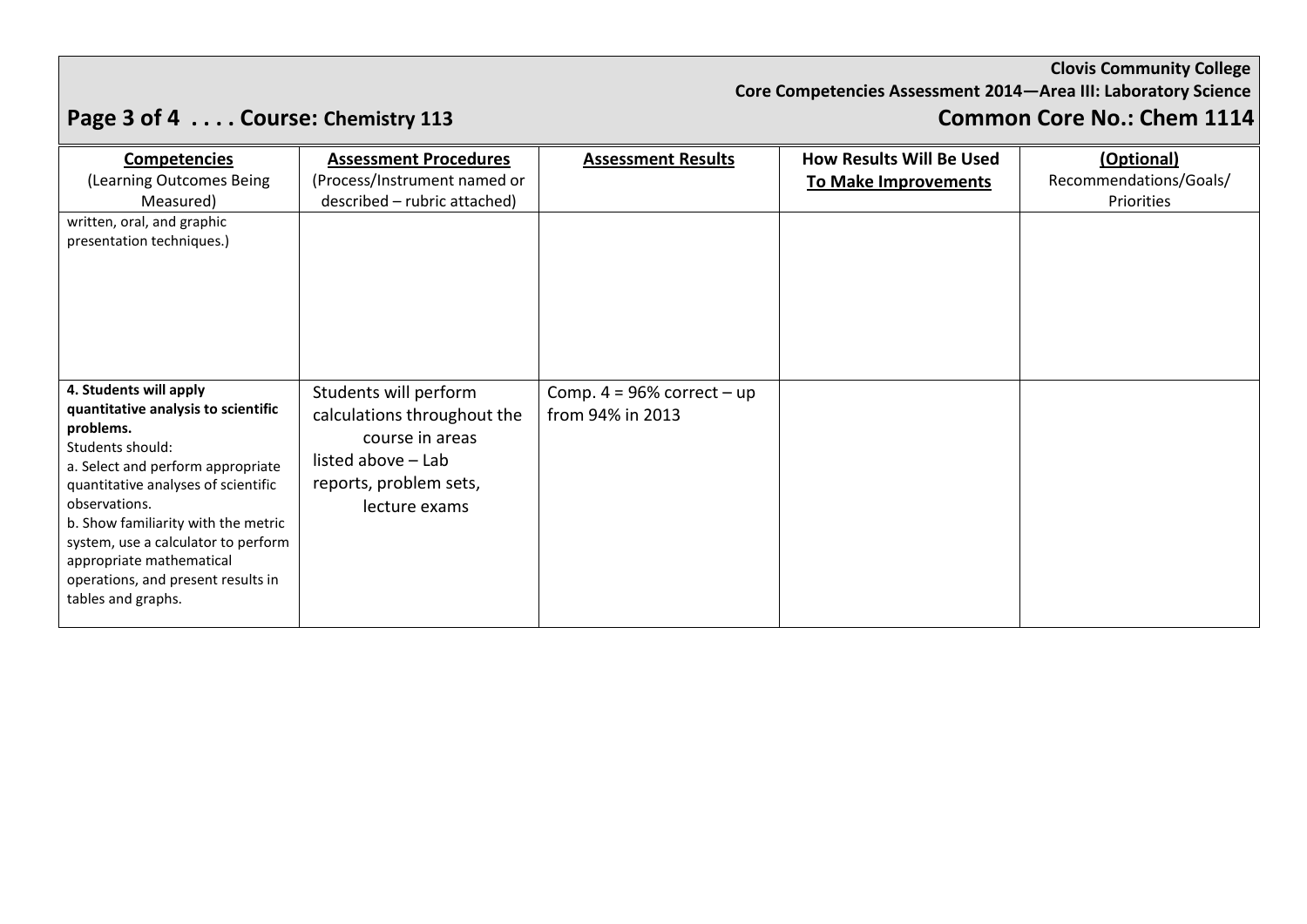**Core Competencies Assessment 2014—Area III: Laboratory Science**

# **Page 4 of 4** . . . . Course: Chemistry 113 **Common Core No.: Chem 1114**

| 5. Students will apply scientific<br>thinking to real world problems.<br>Students should:<br>a. Critically evaluate scientific<br>reports or accounts presented in<br>the popular media.<br>b. Understand the basic scientific<br>facts related to important<br>contemporary issues (e.g., global<br>warming, stem cell research,<br>cosmology), and ask informed<br>questions about those issues. | Threaded discussions<br>A final assessment quiz that<br>has questions that correlate<br>to each of the five<br>competencies is given at the<br>end of the semester | Comp. $5 = 90\%$ correct $-$ up<br>from 88% correct in 2013 |  |
|----------------------------------------------------------------------------------------------------------------------------------------------------------------------------------------------------------------------------------------------------------------------------------------------------------------------------------------------------------------------------------------------------|--------------------------------------------------------------------------------------------------------------------------------------------------------------------|-------------------------------------------------------------|--|
| End - Laboratory Science                                                                                                                                                                                                                                                                                                                                                                           |                                                                                                                                                                    |                                                             |  |

**Faculty Members Completing Assessment: Lana Powell, Larry Powell 12/3/2013**

*Name* Date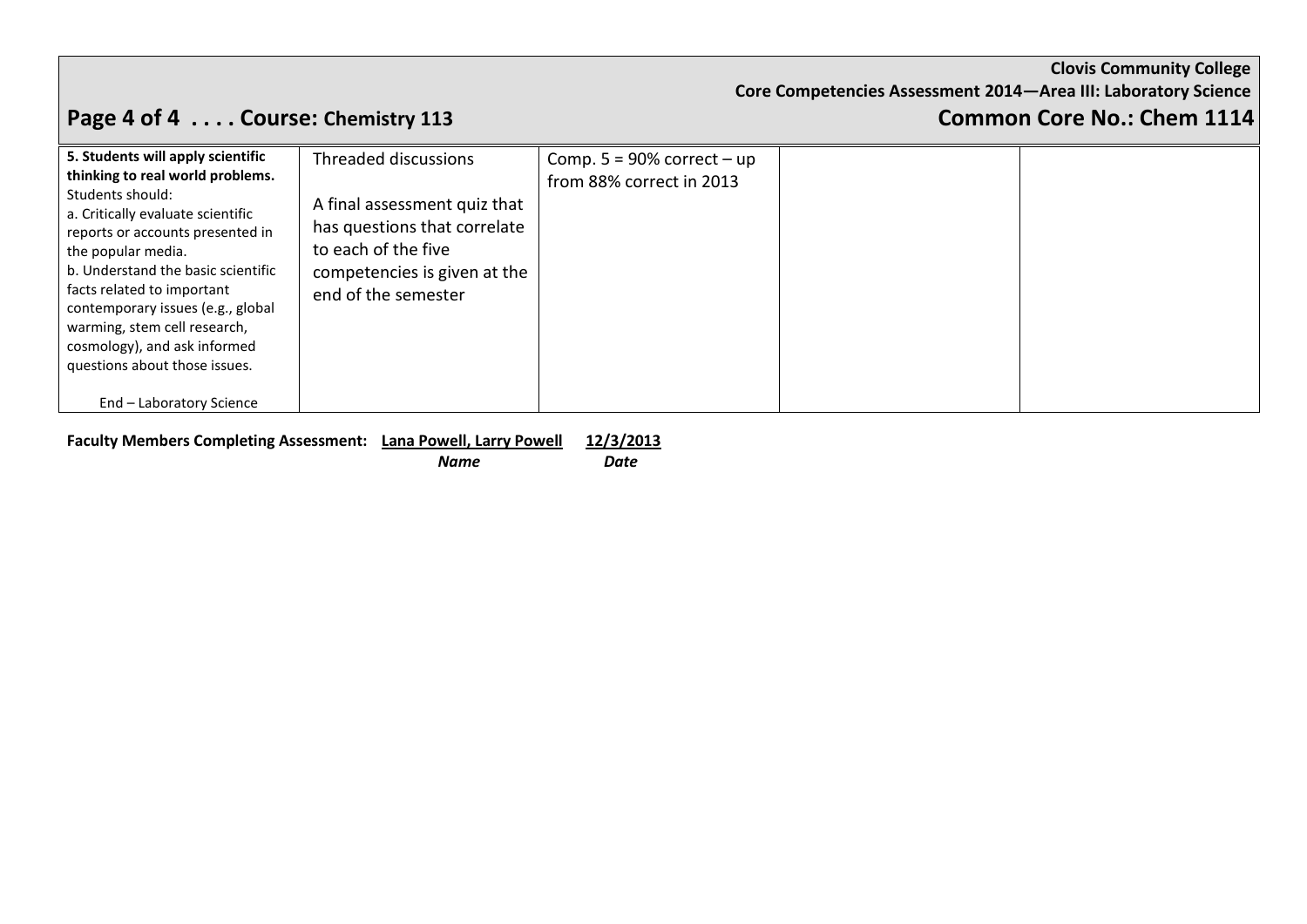## **Core Competencies Assessment 2013-2014—Area III: Laboratory Science**

### **Class: Chemistry 151 and 152 Faculty: Apryl Nenortas Common Core No.: NMCCN CHEM 1214 and NMCCN CHEM 1224**

| <b>Competencies</b>                | <b>Assessment Procedures</b>         | <b>Assessment Results</b>       | <b>How Results Will Be Used</b>     | (Optional)                         |
|------------------------------------|--------------------------------------|---------------------------------|-------------------------------------|------------------------------------|
| (Learning Outcomes Being Measured) | (Process/Instrument named or         |                                 | <b>To Make Improvements</b>         | Recommendations/Goals/             |
|                                    | described - rubric attached)         |                                 |                                     | Priorities                         |
| 1. Students will describe the      |                                      |                                 |                                     |                                    |
| process of scientific inquiry.     | Students will work through           | The minimum standard was set at | The online format is new for this   | Both Chemistry 151 and 152 were    |
| Students should:                   | problems using the scientific        | 70% (or more) correct for each  | course sequence. Continuous         | offered online only this year. The |
| a. Understand that scientists rely | method, specific historical          | competency.                     | improvements will be made in        | courses were asynchronous and      |
| on evidence obtained from          | examples will also be investigated   |                                 | format and content to help further  | included lecture, lab, discussion, |
| observations rather than           | that correlate to important          | Comp. $1 = 83%$                 | support students. Best practices    | and assessment components.         |
| authority, tradition, doctrine,    | concepts in Chemistry (ex.:          |                                 | and QM standards are used for the   | Final exams were proctored.        |
| or intuition.                      | precision and accuracy, units of     |                                 | design of the course and the        |                                    |
| b. Students should value science   | measurement, atomic theory,          | This competency exceeds the     | instructor maintains a level of     | Students were required to engage   |
| as a way to develop reliable       | periodicity of elements,             | minimum standard by 13%.        | expertise in this modality.         | in a higher level of independence  |
| knowledge about the world.         | compounds, equations, limiting       |                                 |                                     | and self- mgt as compared to on-   |
|                                    | reactions, gas laws,                 |                                 | Instructor will continue to expand  | campus courses because there was   |
|                                    | oxidation/reduction, solutions,      |                                 | her knowledge, training and skill   | no set meeting time. To help       |
|                                    | acids and bases, titrations, organic |                                 | level with regard to e-learning and | balance this out, students were    |
|                                    | an biochemistry); Exercises,         |                                 | androgogy.                          | contacted frequently and offered   |
|                                    | quizzes, lecture exams, labs         |                                 |                                     | one-on-one assistance. Group       |
|                                    |                                      |                                 | Metacognition exercises will be     | study was encouraged via the       |
|                                    |                                      |                                 | used to help students reflect on    | online conferencing option. None   |
|                                    |                                      |                                 | areas that drive their motivation   | of the students used the group     |
|                                    |                                      |                                 | for an online format.               | study option.                      |
|                                    |                                      |                                 |                                     |                                    |
|                                    |                                      |                                 |                                     | All competencies except for one    |
|                                    |                                      |                                 |                                     | exceeded our desired minimum       |
|                                    |                                      |                                 |                                     | score of 70%.                      |
|                                    |                                      |                                 |                                     |                                    |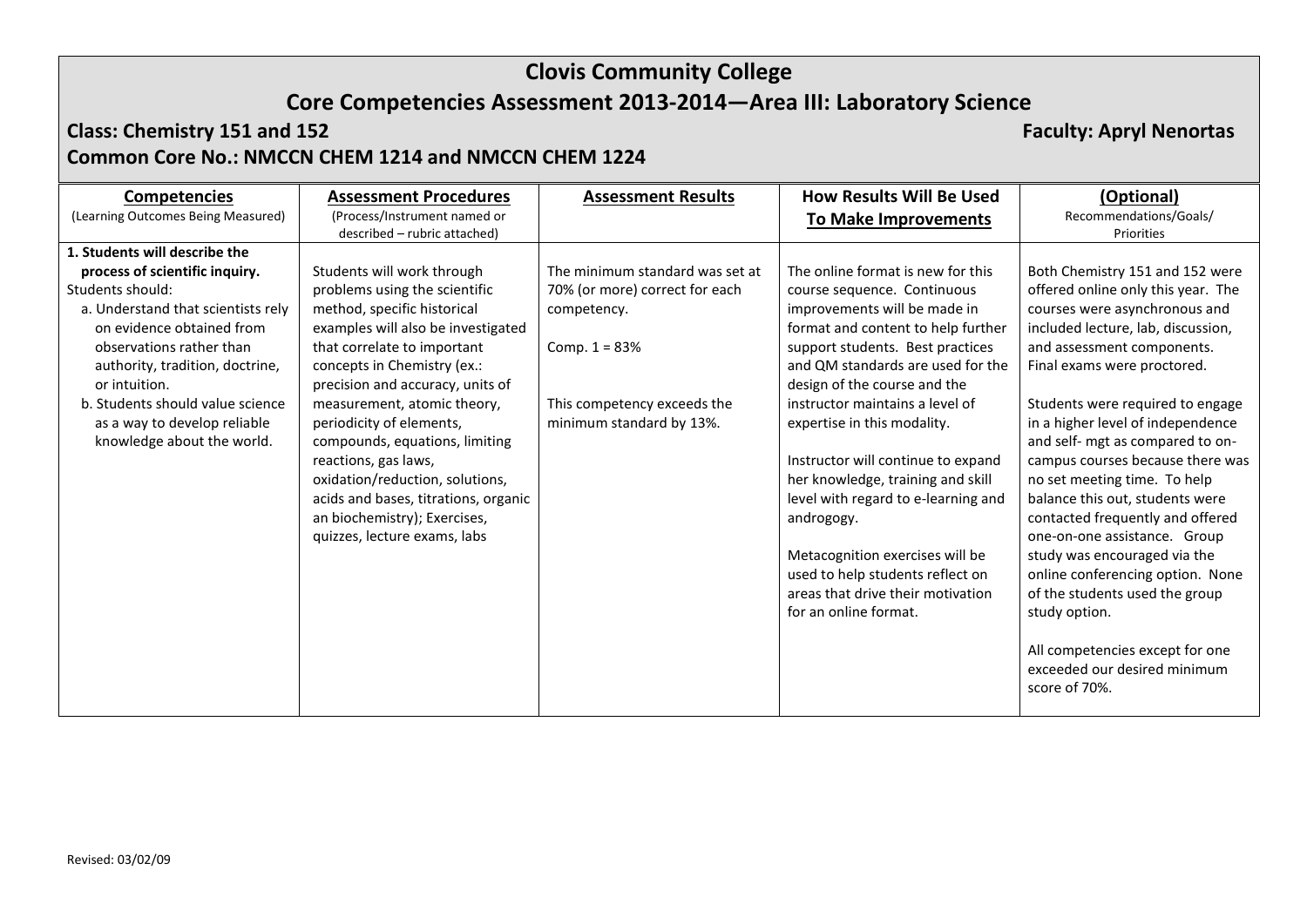**Core Competencies Assessment 2013-2014—Area III: Laboratory Science**

## **Page 2 of 4 . . . . Course: Chem 151 and 152 Common Core No.: NMCCN CHEM 1214 and 1224**

| <b>Competencies</b>                 | <b>Assessment Procedures</b>        | <b>Assessment Results</b>   | <b>How Results Will Be Used</b>      | (Optional)                           |
|-------------------------------------|-------------------------------------|-----------------------------|--------------------------------------|--------------------------------------|
| (Learning Outcomes Being Measured)  | (Process/Instrument named or        |                             | <b>To Make Improvements</b>          | Recommendations/Goals/               |
|                                     | described - rubric attached)        |                             |                                      | Priorities                           |
| 2. Students will solve problems     |                                     |                             | A common misconception among         | Goal: Use reinforcement and          |
| scientifically.                     | The Scientific Method will be used  | Comp. $2 = 69%$             | the students was how to deal with    | discussion to alleviate the anxiety  |
| Students should:                    | to solve problems and problems      |                             | negative or "failed" experimental    | students experience when their       |
| a. Be able to construct and test    | will be solved in the areas used as | This competency missed the  | data. Students reported anxiety      | data doesn't support their           |
| hypotheses using modern lab         | examples above - Lab reports,       | minimum standard by 1%.     | when data did not support the        | hypothesis. Scientific thinking      |
| equipment (such as                  | problem sets, quizzes, lecture      |                             | hypothesis. Some students            | requires the ability to consider and |
| microscopes, scales, computer       | exams. Emphasis will be put on      |                             | reported changing the data so the    | possibly accept unexpected results.  |
| technology) and appropriate         | how students collect and analyze    |                             | exercise "worked." Discussion and    | Group analysis may be used in        |
| quantitative methods.               | data. Some data will be given on    |                             | feedback was offered in this area.   | future courses to assist with peer-  |
| b. Be able to evaluate isolated     | exams for evaluation and analysis.  |                             | however, the misconception           | peer reinforcement. Future           |
| observations about the              | Other data will be collected the    |                             | remained. A new lab exercise will    | courses will also engage home lab    |
| physical universe and relate        | student, himself.                   |                             | be introduced that is designed to    | kits to expose distance students to  |
| them to hierarchically              |                                     |                             | fail and the student will be asked   | basic lab equipment.                 |
| organized explanatory               |                                     |                             | to analyze the failure with          |                                      |
| frameworks (theories).              |                                     |                             | suggestions for improvement. The     |                                      |
|                                     |                                     |                             | goal is to decrease student anxiety  |                                      |
|                                     |                                     |                             | with regard to unexpected data       |                                      |
|                                     |                                     |                             | results.                             |                                      |
| 3. Students will communicate        |                                     |                             | The high level of communication      | Goal: Continue using structured      |
| scientific information.             | Students will submit lab reports    | Comp. $3 = 84%$             | skill is likely due to the use of    | lab reports and current literature   |
| Students should:                    | and discuss current topics in       |                             | structured lab reports and peer-     | to expose students to the world of   |
| Communicate effectively about       | Chemistry - Lab reports, current    | This competency exceeds the | reviewed journal articles. These     | scientific literature. Students were |
| science (e.g., write lab reports in | events in Chemistry reports and     | minimum standard by 14%.    | activities will remain a part of the | asked to share a scientific story    |
| standard format and explain         | presentations. Students will        |                             | class curriculum and will be         | from popular media. The stories      |
| basic scientific concepts,          | conduct literature reviews of       |                             | adjusted to reflect current          | were then discussed and analyzed.    |
| procedures, and results using       | current issues in peer reviewed     |                             | scientific issues in society.        | This seemed to engage the            |
| written, oral, and graphic          | journals and popular media.         |                             |                                      | students' interest a great deal.     |
| presentation techniques.)           |                                     |                             |                                      |                                      |
|                                     |                                     |                             |                                      |                                      |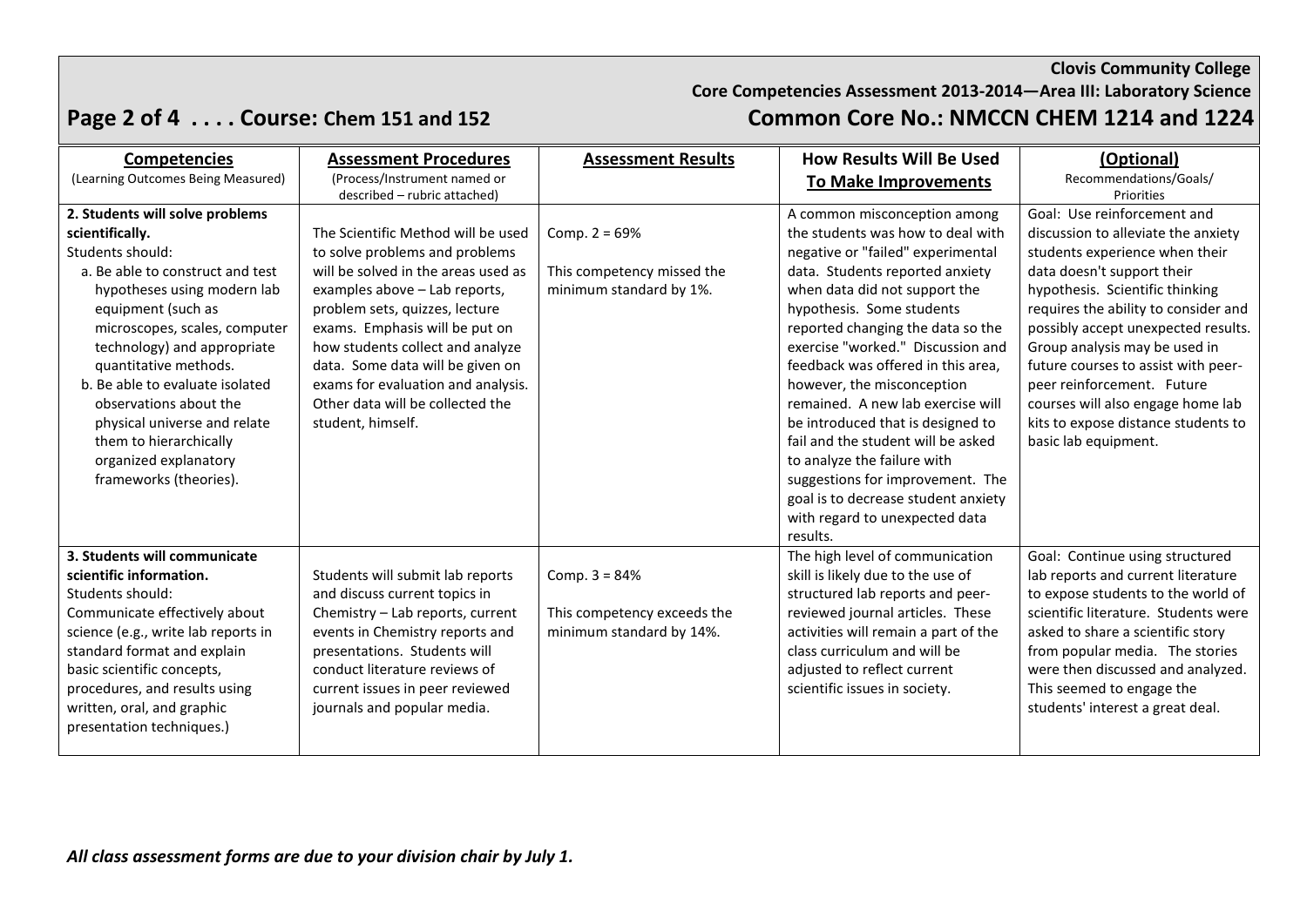**Core Competencies Assessment 2013-2014—Area III: Laboratory Science**

## **Page 3 of 4 . . . . Course: Chem 151 and 152 Common Core No.: NMCCN CHEM 1214 and 1224**

| <b>Competencies</b>                 | <b>Assessment Procedures</b>       | <b>Assessment Results</b>   | <b>How Results Will Be Used</b>     | (Optional)                          |
|-------------------------------------|------------------------------------|-----------------------------|-------------------------------------|-------------------------------------|
| (Learning Outcomes Being Measured)  | (Process/Instrument named or       |                             | <b>To Make Improvements</b>         | Recommendations/Goals/              |
|                                     | described - rubric attached)       |                             |                                     | Priorities                          |
| 4. Students will apply              |                                    |                             | One common challenge for            | Goal: Continue developing           |
| quantitative analysis to scientific | Students will perform              | Comp. $4 = 83%$             | students is developing a working    | problems / analysis in a real-world |
| problems.                           | calculations throughout the        |                             | knowledge of the metric system.     | scenario format so students         |
| Students should:                    | course in areas used as examples   | This competency exceeds the | This was noted in several terms, so | connect the classroom skill with    |
| a. Select and perform appropriate   | above - Lab reports, problem sets, | minimum standard by 13%.    | during 2011-2012, a scenario        | professional world application      |
| quantitative analyses of scientific | lecture exams                      |                             | formats was introduced to the       |                                     |
| observations.                       |                                    |                             | questions and in-class discussions. |                                     |
| b. Show familiarity with the metric |                                    |                             | Questions were placed in real-      |                                     |
| system, use a calculator to perform |                                    |                             | world scenarios to make the         |                                     |
| appropriate mathematical            |                                    |                             | problem realistic. For example, "A  |                                     |
| operations, and present results in  |                                    |                             | patient needs 500 mg of medicine.   |                                     |
| tables and graphs.                  |                                    |                             | But the pharmacy only makes that    |                                     |
|                                     |                                    |                             | pill in 25 g size. What do you do?" |                                     |
|                                     |                                    |                             | Also, graphs and tables from        |                                     |
|                                     |                                    |                             | professional journals were          |                                     |
|                                     |                                    |                             | presented to bring scientific       |                                     |
|                                     |                                    |                             | concepts into the classroom in a    |                                     |
|                                     |                                    |                             | meaningful way.                     |                                     |
|                                     |                                    |                             |                                     |                                     |
|                                     |                                    |                             | The result of these types of        |                                     |
|                                     |                                    |                             | presentations was an                |                                     |
|                                     |                                    |                             | improvement in skills over the      |                                     |
|                                     |                                    |                             | period of the course                |                                     |